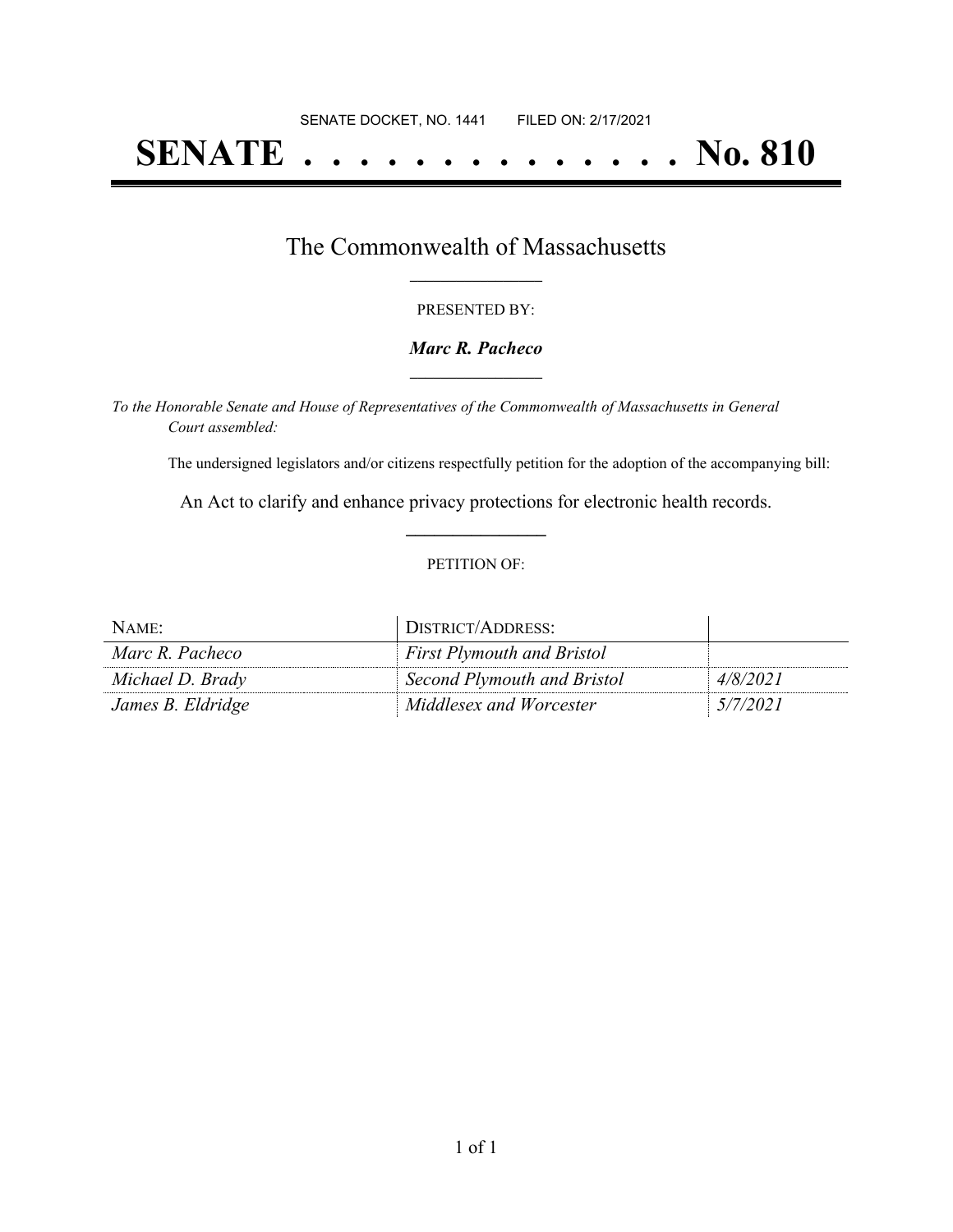# SENATE DOCKET, NO. 1441 FILED ON: 2/17/2021 **SENATE . . . . . . . . . . . . . . No. 810**

By Mr. Pacheco, a petition (accompanied by bill, Senate, No. 810) of Marc R. Pacheco and Michael D. Brady for legislation to clarify and enhance privacy protections for electronic health records. Health Care Financing.

### [SIMILAR MATTER FILED IN PREVIOUS SESSION SEE SENATE, NO. *222* OF 2019-2020.]

# The Commonwealth of Massachusetts

**In the One Hundred and Ninety-Second General Court (2021-2022) \_\_\_\_\_\_\_\_\_\_\_\_\_\_\_**

**\_\_\_\_\_\_\_\_\_\_\_\_\_\_\_**

An Act to clarify and enhance privacy protections for electronic health records.

Be it enacted by the Senate and House of Representatives in General Court assembled, and by the authority *of the same, as follows:*

1 SECTION 1. The third paragraph of subsection (d) of section 6D of chapter 40J of the

2 General Laws is hereby amended by striking clause (v) and inserting in place thereof the

3 following clause:—

4 (v) give patients the option of allowing only designated health care providers to

5 disseminate their individually identifiable health information to any statewide interoperable

6 electronic health records network or statewide health information exchange;

- 7 SECTION 2. Section 6F of chapter 40J of the General Laws is hereby amended by
- 8 striking the first paragraph and inserting in place thereof the following paragraph:—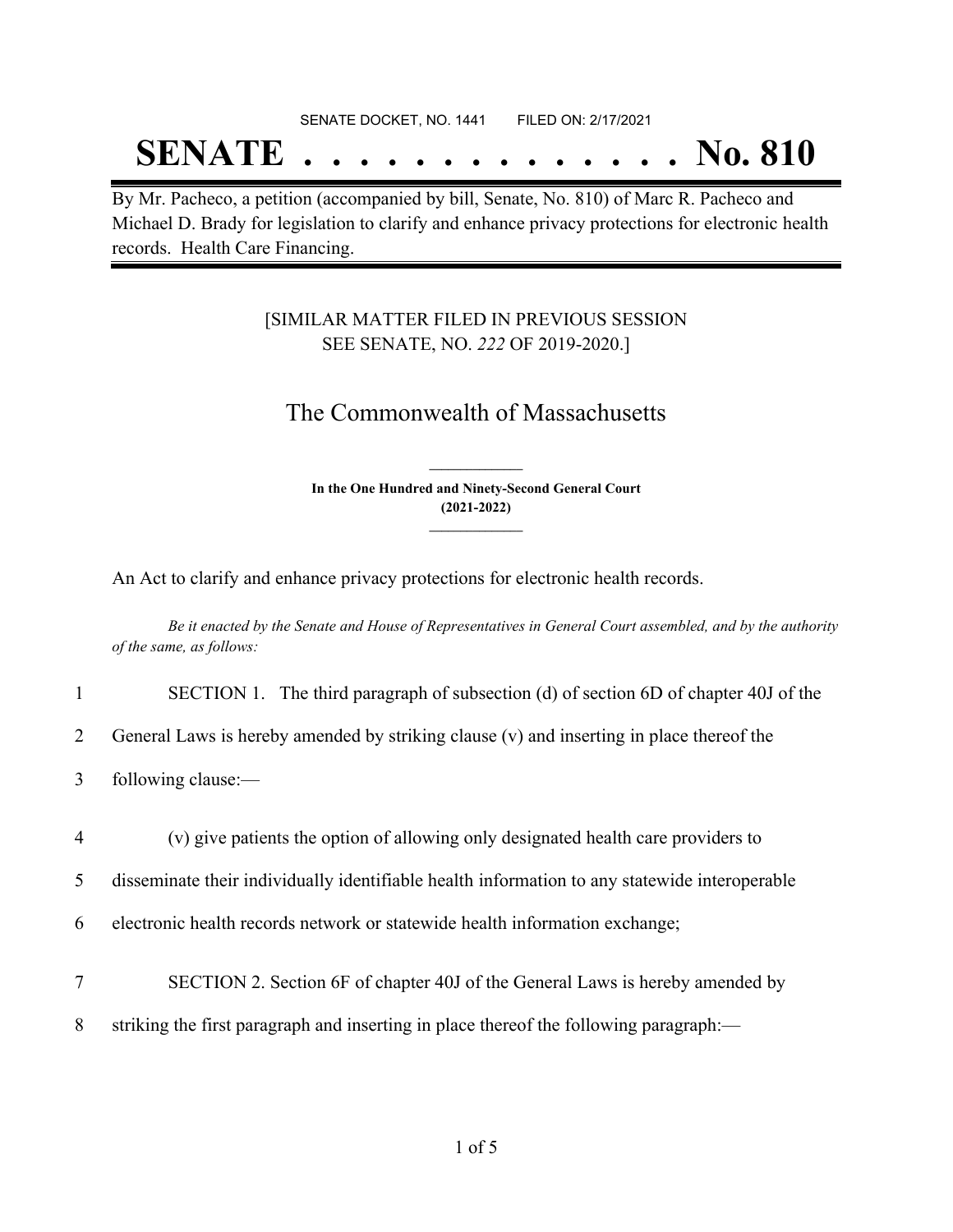| 9  | Any plan for a statewide interoperable electronic health records network or statewide               |
|----|-----------------------------------------------------------------------------------------------------|
| 10 | health information exchange approved by the health information technology council and every         |
| 11 | grantee and implementing organization that receives monies for the adoption of health               |
| 12 | information technology from the E-Health Institute Fund or pursuant to this chapter shall:          |
| 13 | SECTION 3. Said section 6F of chapter 40J of the General Laws, as appearing in section              |
| 14 | 4 of chapter 305 of the acts of 2018, is hereby further amended by inserting after the              |
| 15 | word "accessed", in line 396, the following words: $-$ ; and (5) require every grantee and          |
| 16 | implementing organization funded in whole or in part by the E-Health Institute Fund to conduct      |
| 17 | privacy and security audits of any and all interoperable electronic health records networks, health |
| 18 | information exchanges, and participating entities that maintain electronic health records for       |
| 19 | potential and actual privacy and security breaches by July 1 of each year. Each grantee and         |
| 20 | implementing organization shall report the results of the annual audit to the health information    |
| 21 | technology council by July 1. The council shall report within 30 days to the Attorney General       |
| 22 | any audit result that indicates a violation of the rules and regulations adopted by the health      |
| 23 | information technology council or Department of Public Health pursuant to this chapter.             |
| 24 | SECTION 4. Section 6G of said chapter 40J of the General Laws is hereby amended by                  |
| 25 | inserting after the first paragraph the following paragraphs:—                                      |
| 26 | For the purposes of this chapter, the health information technology council shall                   |
| 27 | promulgate rules and regulations necessary for the administration and enforcement of this           |
| 28 | chapter, including but not limited to defining the following terms: "identifiable health            |
| 29 | information", "unauthorized access" and "unauthorized disclosure."                                  |

of 5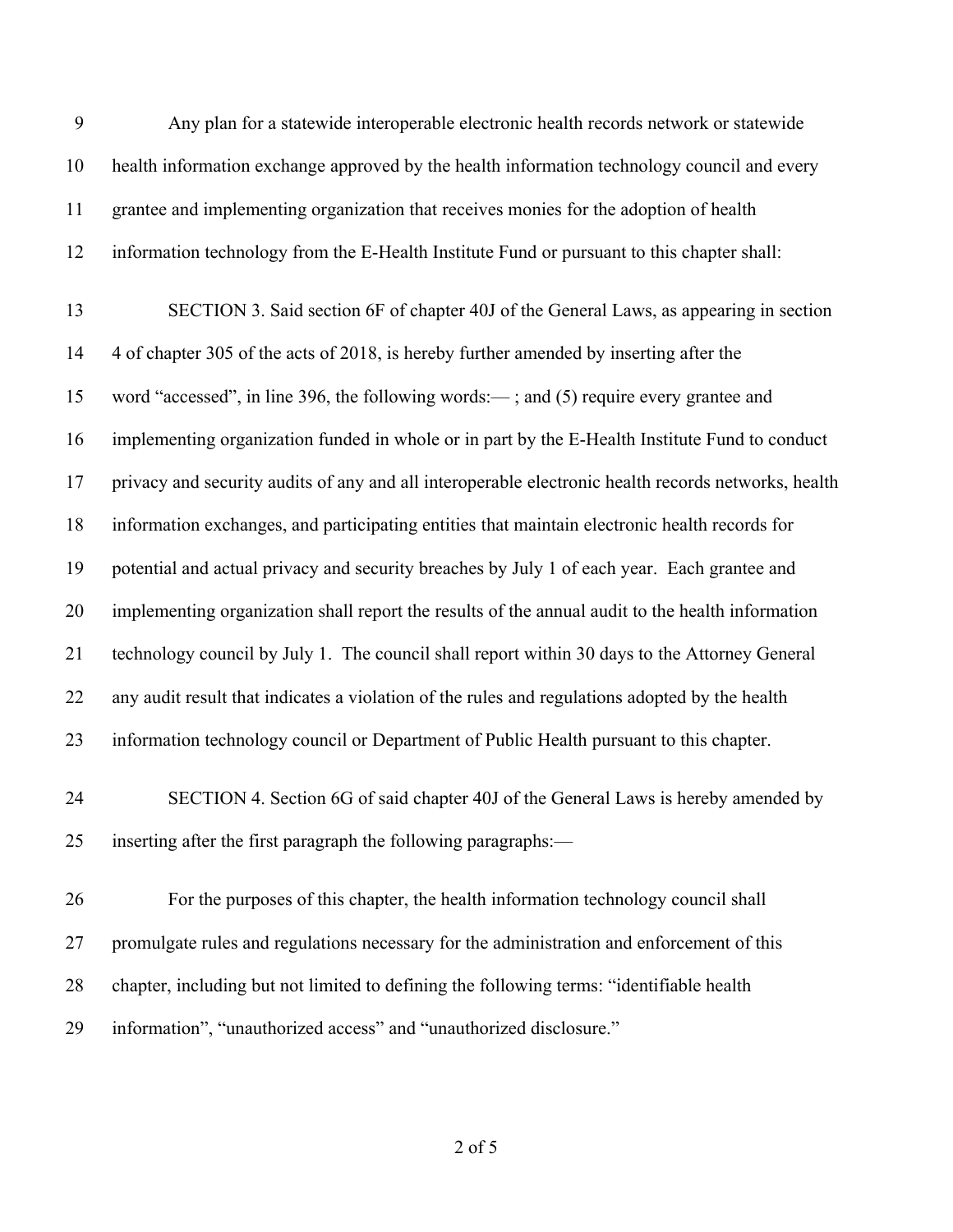Any aggrieved individual claiming that any interoperable electronic health records network or health information exchange, its operators, contractors or agents, and participating entities that maintain electronic health records, funded in whole or in part by the E-Health Institute Fund failed to maintain the privacy and security protections required in Section 6F of this chapter or permitted an unauthorized access or disclosure as defined by the Health Information Technology Council pursuant to Section 6G of this chapter may bring a civil action in Superior Court.

 The Attorney General may bring a civil action in Superior Court to enforce the privacy and data security obligations of health information network grantees, their operators, agents, and contractors, subject to GL Chapter 40J.

 A court shall find a violation and order relief if it determines that any of the following circumstances has occurred:

 any interoperable electronic health records network or health information exchange, its operators, contractors, or agents, and participating entities that maintain electronic health records, funded in whole or in part by the E-Health Institute Fund, failed to maintain safeguards for the confidentiality and security of protected health information in violation of this chapter or any rule or regulation promulgated by the health information technology council pursuant to this chapter; or

 any interoperable electronic health records network or health information exchange, its operators, contractors, or agents, and participating entities that maintain electronic health records, funded in whole or in part by the E-Health Institute Fund, disclosed without

of 5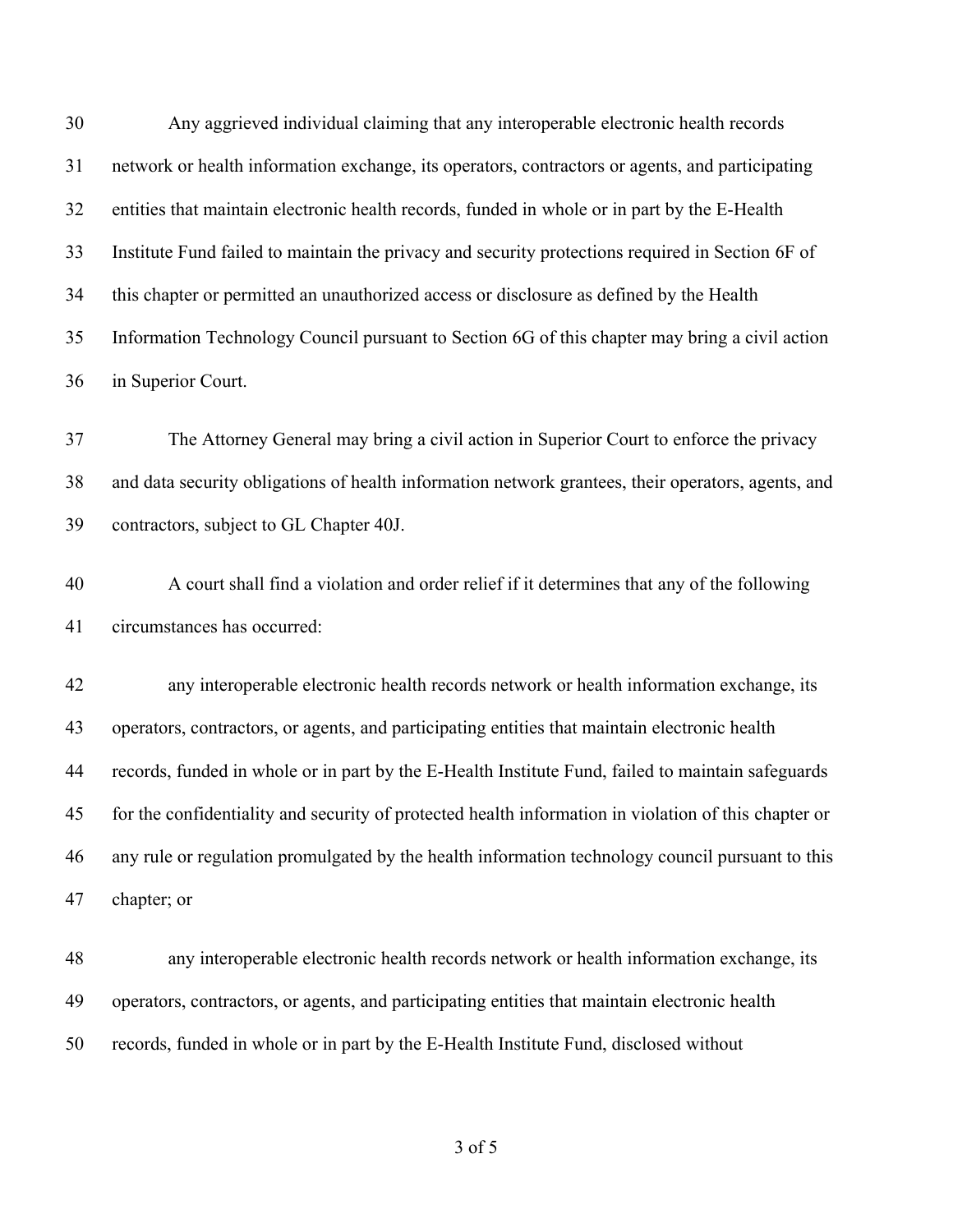authorization identifiable health information as defined by any rule or regulation promulgated by the health information technology advisory council pursuant to this chapter; or

 any interoperable electronic health records network or health information exchange, its operators, contractors, or agents, and participating entities that maintain electronic health records, funded in whole or in part by the E-Health Institute Fund, failed to provide notice of an unauthorized access or disclosure as required by Section 6G of Chapter 40J.

 The court may order any interoperable electronic health records network or health information exchange, its operators, contractors or agents, or any participating entity or individual, to comply with this chapter and may order any other appropriate civil or equitable relief, including an injunction to prevent non-compliance. If the court determines that there has been a violation of this chapter, the aggrieved person is entitled to recover damages for losses sustained as a result of this violation.

 The measure of damages shall be the greater of the aggrieved person's actual damages, or liquidated damages of \$1,000 for each violation, except that the total amount imposed on the offending party for all violations of an identical requirement or prohibition during a calendar year may not exceed \$100,000. If the court determines that there has been a violation of this chapter that results from willful or grossly negligent conduct, the aggrieved person may recover punitive damages not to exceed \$10,000, exclusive of any other loss, for each violation, except that the total amount imposed on the offending party for all violations of an identical requirement or prohibition during a calendar year may not exceed \$500,000 from the offending party.

 If the aggrieved person prevails, the court shall assess reasonable attorney's fees and all other expenses reasonably incurred in the litigation against the non-prevailing parties.

of 5